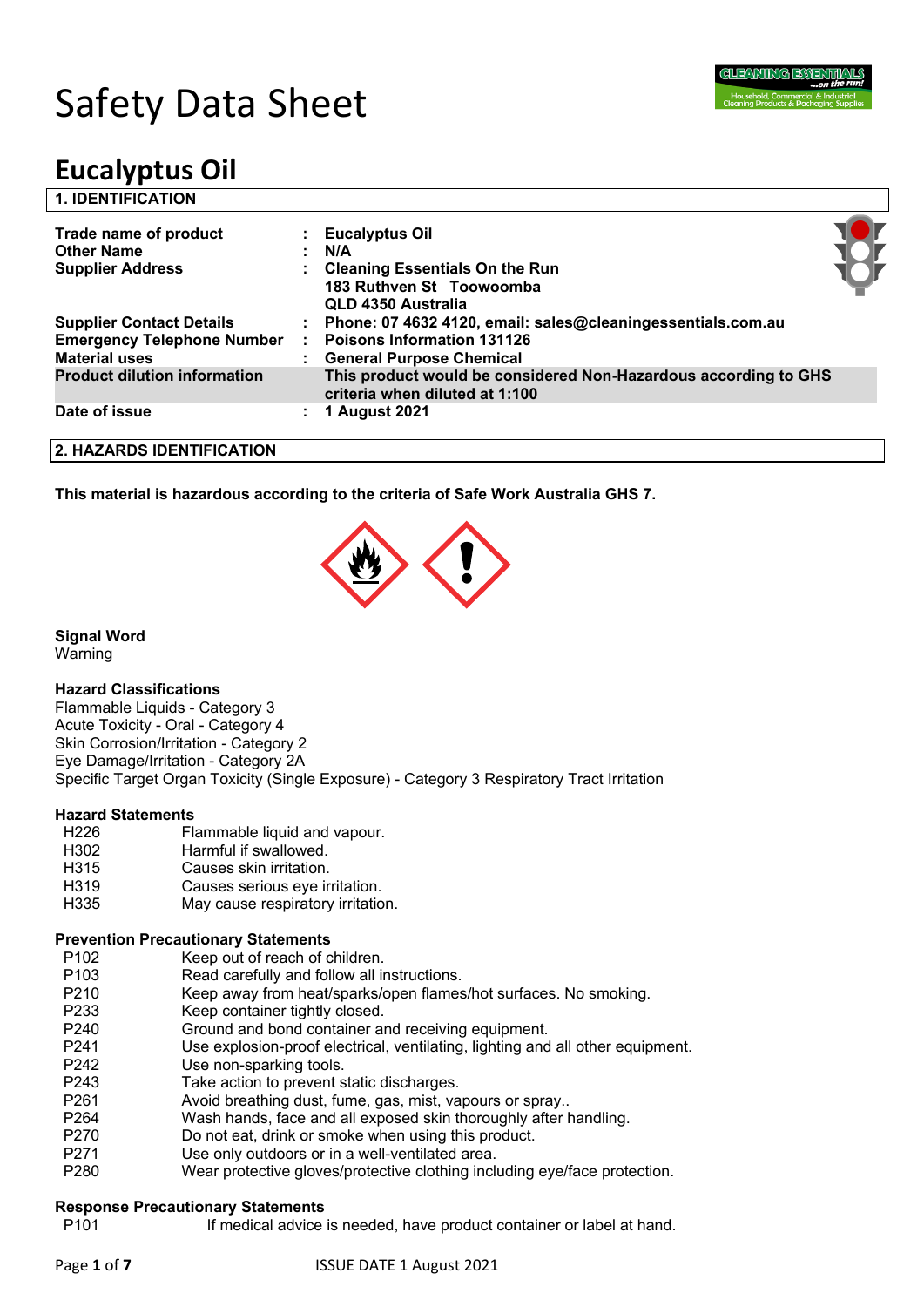## **Eucalyptus Oil**

| P301+P312      | IF SWALLOWED: Call a POISON CENTER/doctor if you feel unwell.                         |
|----------------|---------------------------------------------------------------------------------------|
| P303+P361+P353 | IF ON SKIN (or hair): Take off immediately all contaminated clothing. Rinse skin with |
|                | water [or shower].                                                                    |
| P304+P340      | IF INHALED: Remove person to fresh air and keep comfortable for breathing.            |
| P305+P351+P338 | IF IN EYES: Rinse cautiously with water for several minutes. Remove contact           |
|                | lenses, if present and easy to do. Continue rinsing.                                  |
| P330           | Rinse mouth.                                                                          |
| P332+P313      | If skin irritation occurs: Get medical advice/attention.                              |
| P337+P313      | If eye irritation persists: Get medical advice/attention.                             |
| P362+P364      | Take off contaminated clothing and wash it before reuse                               |
| P370+P378      | In case of fire: Use water based foam, chemical powder or carbon dioxide to           |
|                | extinguish.                                                                           |

#### **Storage Precautionary Statements**

| P403+P233 | Store in a well-ventilated place. Keep container tightly closed. |
|-----------|------------------------------------------------------------------|
| P403+P235 | Store in a well-ventilated place. Keep cool.                     |
| P405      | Store locked up.                                                 |

#### **Disposal Precautionary Statement**

P501 Dispose of contents/container in accordance with local, regional, national and international regulations.

#### **Poison Schedule:** S6. Poison

#### **DANGEROUS GOOD CLASSIFICATION**

Classified as Dangerous Goods by the criteria of the "Australian Code for the Transport of Dangerous Goods by Road & Rail" and the "New Zealand NZS5433: Transport of Dangerous Goods on Land".

#### **Dangerous Goods Class:** 3

| 3. COMPOSITION INFORMATION                                     |           |                        |
|----------------------------------------------------------------|-----------|------------------------|
| <b>CHEMICAL ENTITY</b>                                         | CAS NO    | <b>PROPORTION</b>      |
| Oils, eucalyptus<br>Ingredients determined to be Non-Hazardous | 8000-48-4 | >60%<br><b>Balance</b> |
|                                                                |           | 100%                   |
| $\lambda$ finat ain Meagurea                                   |           |                        |

#### **4. FIRST AID MEASURES**

If poisoning occurs, contact a doctor or Poisons Information Centre (Phone Australia 131 126, New Zealand 0800 764 766).

**Inhalation:** Remove victim from exposure - avoid becoming a casualty. Remove contaminated clothing and loosen remaining clothing. Allow patient to assume most comfortable position and keep warm. Keep at rest until fully recovered. Seek medical advice if effects persist.

**Skin Contact:** If skin or hair contact occurs, immediately remove contaminated clothing and flush skin and hair with running water. Continue flushing with water until advised to stop by the Poisons Information Centre or a Doctor; or for 15 minutes and transport to Doctor or Hospital. For gross contamination, immediately drench with water and remove clothing. Continue to flush skin and hair with plenty of water (and soap if material is insoluble). For skin burns, cover with a clean, dry dressing until medical help is available. If blistering occurs, do NOT break blisters. If swelling, redness, blistering, or irritation occurs seek medical assistance.

**Eye contact:** If in eyes, hold eyelids apart and flush the eyes continuously with running water. Continue flushing until advised to stop by the Poisons Information Centre or a Doctor; or for at least 15 minutes and transport to Doctor or Hospital.

**Ingestion:** Rinse mouth with water. If swallowed, do NOT induce vomiting. Give a glass of water to drink. Never give anything by the mouth to an unconscious patient. If vomiting occurs give further water. Immediately call Poisons Centre or Doctor.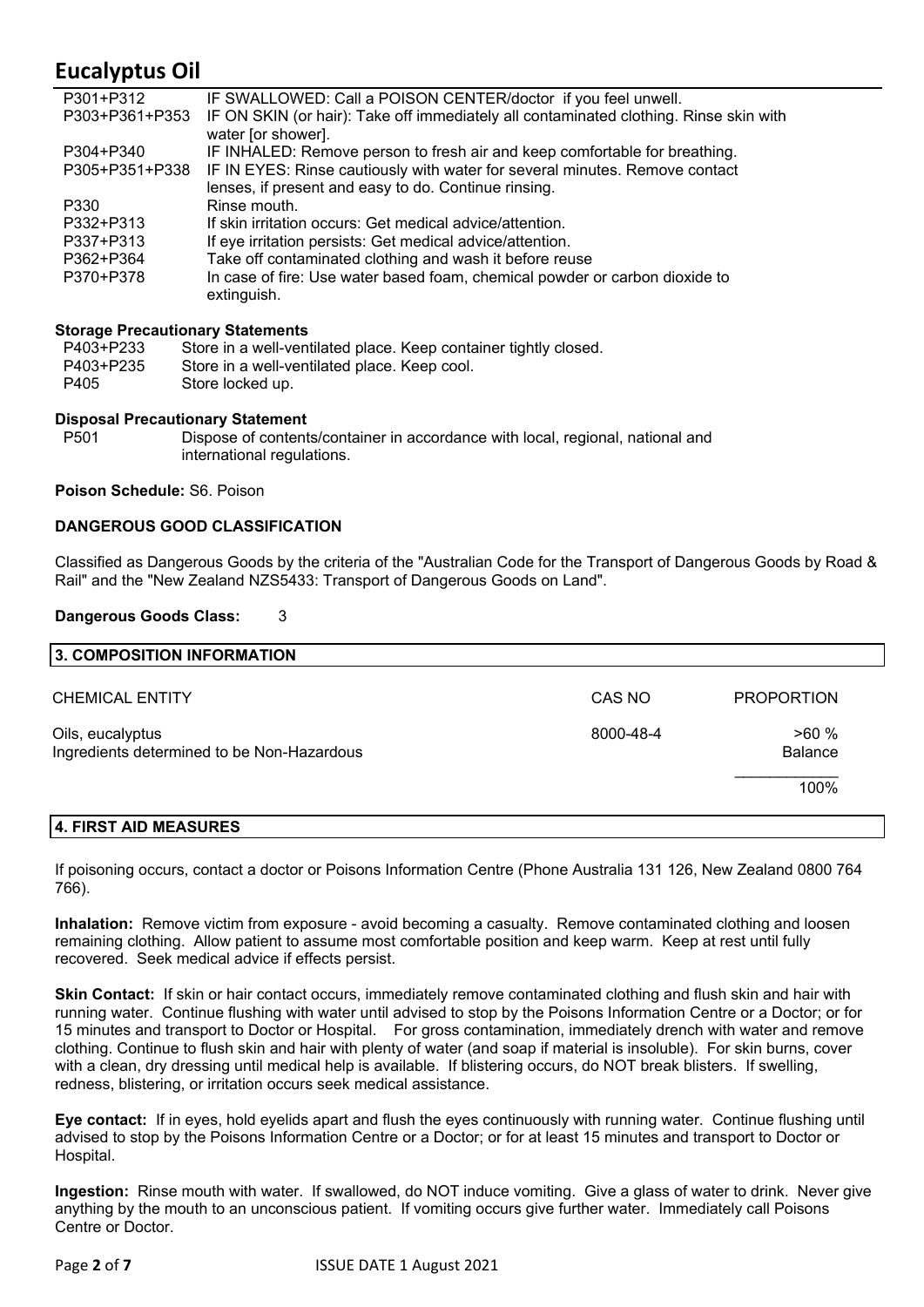**PPE for First Aiders:** Wear gloves, safety glasses. Available information suggests that gloves made from should be suitable for intermittent contact. However, due to variations in glove construction and local conditions, the user should make a final assessment. Always wash hands before smoking, eating, drinking or using the toilet. Wash contaminated clothing and other protective equipment before storing or re-using.

**Notes to physician:** Treat symptomatically.

#### **5. FIRE FIGHTING MEASURES**

#### **Hazchem Code:** •3Y

**Suitable extinguishing media:** If material is involved in a fire use alcohol resistant foam or dry agent (carbon dioxide, dry chemical powder).

**Specific hazards:** Flammable liquid and vapour. May form flammable vapour mixtures with air. Flameproof equipment necessary in area where this chemical is being used. Nearby equipment must be earthed. Electrical requirements for work area should be assessed according to AS3000. Vapour may travel a considerable distance to source of ignition and flash back. Avoid all ignition sources. All potential sources of ignition (open flames, pilot lights, furnaces, spark producing switches and electrical equipment etc) must be eliminated both in and near the work area. Do NOT smoke.

**Fire fighting further advice:** Heating can cause expansion or decomposition leading to violent rupture of containers. If safe to do so, remove containers from path of fire. Keep containers cool with water spray. On burning or decomposing may emit toxic fumes. Fire fighters to wear self-contained breathing apparatus and suitable protective clothing if risk of exposure to vapour or products of combustion or decomposition.

#### **6. ACCIDENTAL RELEASE MEASURES**

#### **SMALL SPILLS**

Wear protective equipment to prevent skin and eye contamination. Avoid inhalation of vapours or dust. Wipe up with absorbent (clean rag or paper towels). Collect and seal in properly labelled containers or drums for disposal.

#### **LARGE SPILLS**

If safe to do so, shut off all possible sources of ignition. Clear area of all unprotected personnel. Slippery when spilt. Avoid accidents, clean up immediately. Wear protective equipment to prevent skin and eye contamination and the inhalation of vapours. Work up wind or increase ventilation. Contain - prevent run off into drains and waterways. Use absorbent (soil, sand or other inert material). Use a spark-free shovel. Collect and seal in properly labelled containers or drums for disposal. If contamination of crops, sewers or waterways has occurred advise local emergency services.

#### **Dangerous Goods - Initial Emergency Response Guide No:** 14

#### **7. HANDLING AND STORAGE**

**Handling:** Avoid eye contact and skin contact. Avoid inhalation of vapour, mist or aerosols.

**Storage:** Store in a cool, dry, well-ventilated place and out of direct sunlight. Store away from foodstuffs. Store away from incompatible materials described in Section 10. Store away from sources of heat and/or ignition. Store locked up. Keep container standing upright. Keep containers closed when not in use - check regularly for leaks.

This material is classified as a Class 3 Flammable Liquid as per the criteria of the "Australian Code for the Transport of Dangerous Goods by Road & Rail" and/or the "New Zealand NZS5433: Transport of Dangerous Goods on Land" and must be stored in accordance with the relevant regulations.

This material is a Scheduled Poison Schedule 6 (Poison) and must be stored, maintained and used in accordance with the relevant regulations.

#### **8. EXPOSURE CONTROLS / PERSONAL PROTECTION**

**National occupational exposure limits:** No value assigned for this specific material by Safe Work Australia.

**Biological Limit Values:** As per the "National Model Regulations for the Control of Workplace Hazardous Substances (Safe Work Australia)" the ingredients in this material do not have a Biological Limit Allocated.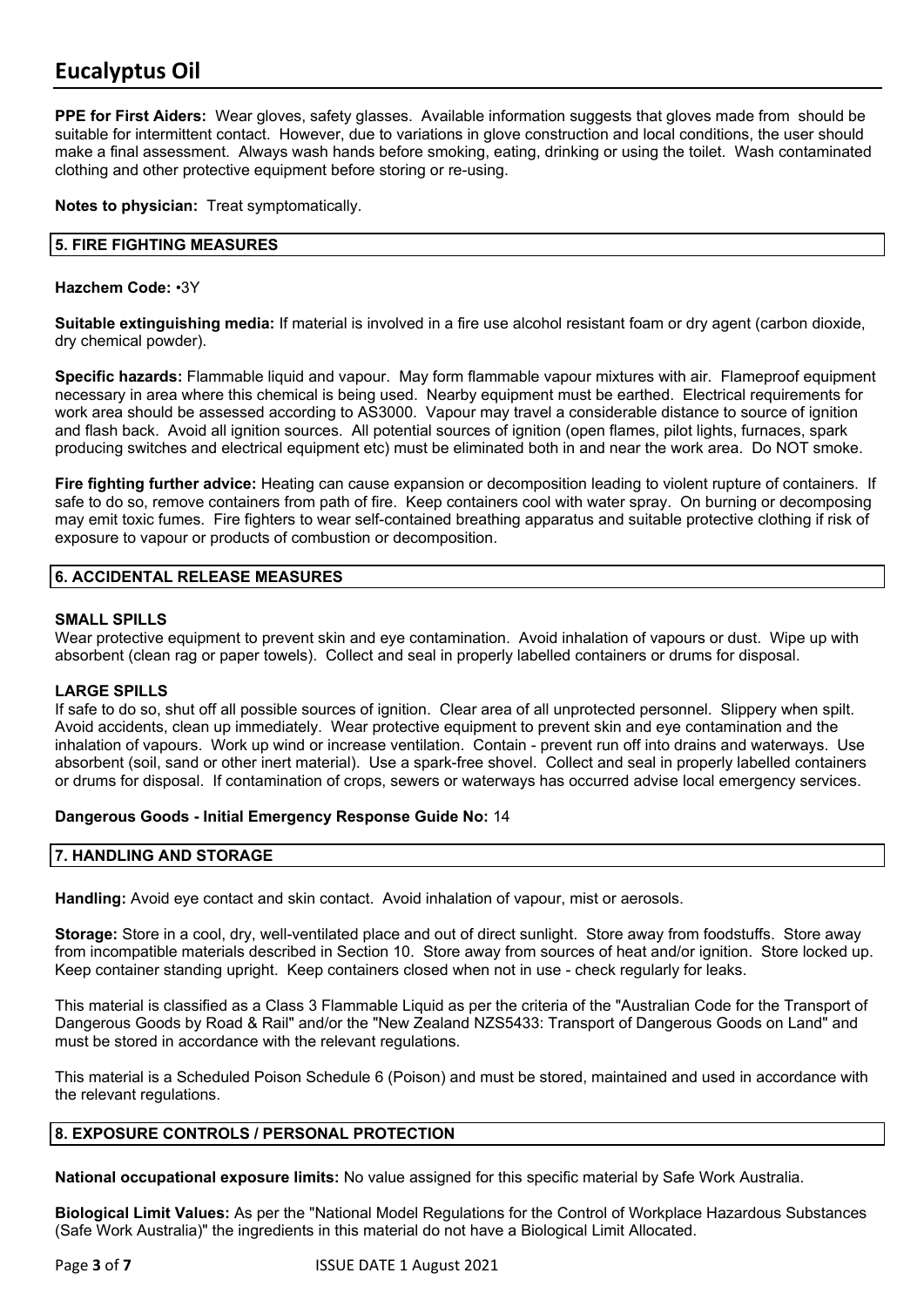**Engineering Measures:** Natural ventilation should be adequate under normal use conditions.

#### **Personal Protection Equipment:** GLOVES, SAFETY GLASSES.

Personal protective equipment (PPE) must be suitable for the nature of the work and any hazard associated with the work as identified by the risk assessment conducted.

Wear gloves, safety glasses. Available information suggests that gloves made from should be suitable for intermittent contact. However, due to variations in glove construction and local conditions, the user should make a final assessment. Always wash hands before smoking, eating, drinking or using the toilet. Wash contaminated clothing and other protective equipment before storing or re-using.

**Hygiene measures:** Keep away from food, drink and animal feeding stuffs. When using do not eat, drink or smoke. Wash hands prior to eating, drinking or smoking. Avoid contact with clothing. Avoid eye contact and skin contact. Avoid inhalation of vapour, mist or aerosols. Ensure that eyewash stations and safety showers are close to the workstation location.

#### **9. PHYSICAL AND CHEMICAL PROPERTIES**

| Form:   | Liquid                    |
|---------|---------------------------|
| Colour: | Colourless to pale yellow |
| Odour:  | Eucalyptus                |

| Solubility:                 | Insoluble     |
|-----------------------------|---------------|
| <b>Specific Gravity:</b>    | $0.88 - 0.93$ |
| Flash Point $(^{\circ}C)$ : | $43 - 56$     |
| Boiling Point/Range (°C):   | 174 - 176     |

(Typical values only - consult specification sheet)  $N Av = Not available, N App = Not applicable$ 

#### **10. STABILITY AND REACTIVITY**

**Chemical stability:** This material is thermally stable when stored and used as directed.

**Conditions to avoid:** Elevated temperatures and sources of ignition.

**Incompatible materials:** Oxidising agents.

**Hazardous decomposition products:** Oxides of carbon and nitrogen, smoke and other toxic fumes.

**Hazardous reactions:** No known hazardous reactions.

#### **11. TOXICOLOGICAL INFORMATION**

No adverse health effects expected if the product is handled in accordance with this Safety Data Sheet and the product label. Symptoms or effects that may arise if the product is mishandled and overexposure occurs are:

#### **Acute Effects**

**Inhalation:** Material is an irritant to mucous membranes and respiratory tract.

**Skin contact:** Contact with skin will result in irritation.

**Ingestion:** Harmful if swallowed. Swallowing can result in nausea, vomiting and irritation of the gastrointestinal tract.

**Eye contact:** An eye irritant.

#### **Acute toxicity**

**Inhalation:** This material has been classified as not hazardous for acute inhalation exposure. Acute toxicity estimate (based on ingredients):  $LC_{50}$  > 20.0 mg/L for vapours or  $LC_{50}$  > 5.0 mg/L for dust and mist.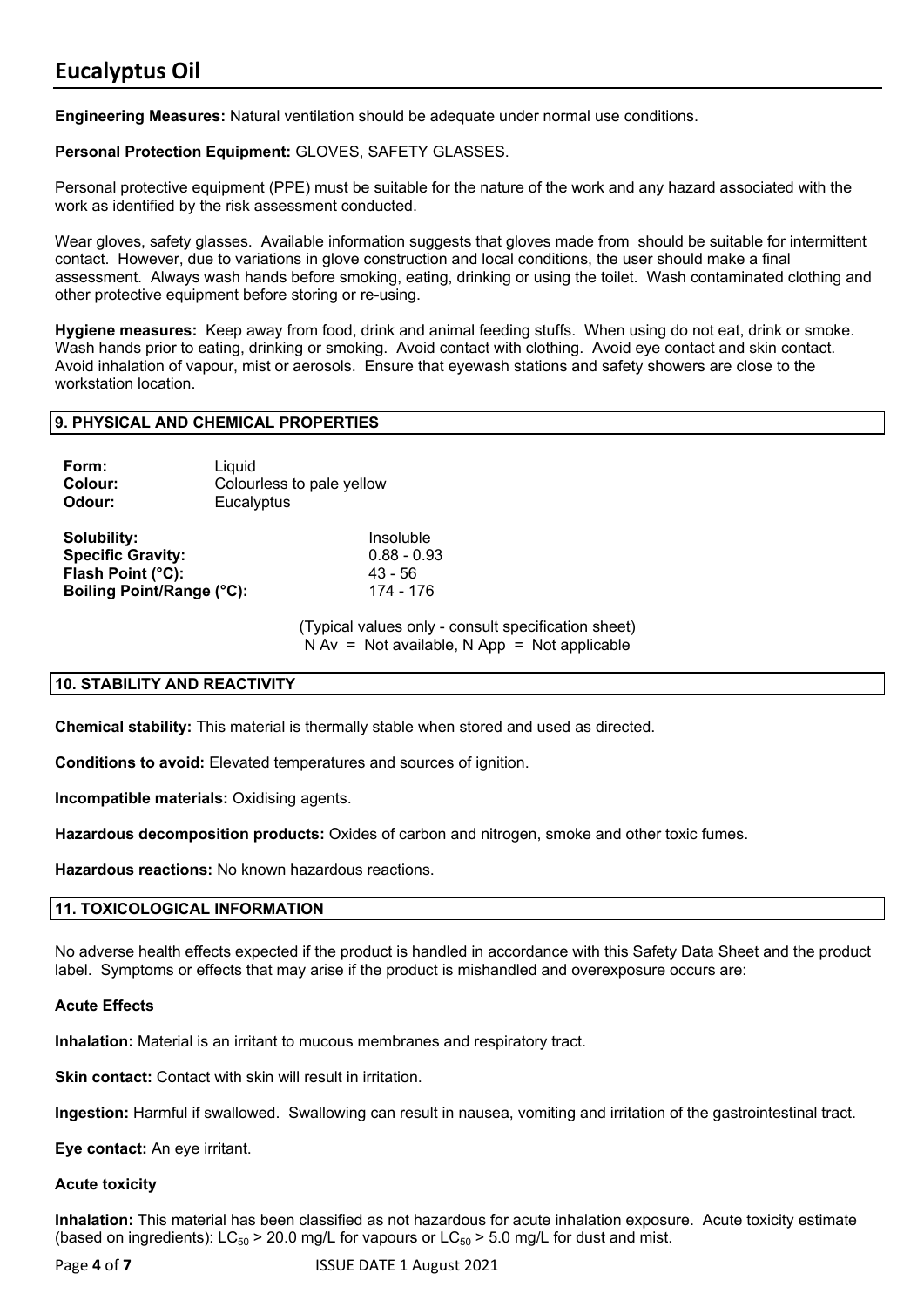### **Eucalyptus Oil**

**Skin contact:** This material has been classified as not hazardous for acute dermal exposure. Acute toxicity estimate (based on ingredients):  $LD_{50}$  > 2,000 mg/Kg bw

**Ingestion:** This material has been classified as a Category 4 Hazard. Acute toxicity estimate (based on ingredients):  $300 < L D_{50} \leq 2,000$  mg/Kg bw

**Corrosion/Irritancy:** Eye: this material has been classified as a Category 2A Hazard (reversible effects to eyes). Skin: this material has been classified as a Category 2 Hazard (reversible effects to skin).

**Sensitisation:** Inhalation: this material has been classified as not a respiratory sensitiser. Skin: this material has been classified as not a skin sensitiser.

**Aspiration hazard:** This material has been classified as not an aspiration hazard.

**Specific target organ toxicity (single exposure):** This material has been classified as a Category 3 Hazard. Exposure via inhalation may result in respiratory irritation.

#### **Chronic Toxicity**

**Mutagenicity:** This material has been classified as not a mutagen.

**Carcinogenicity:** This material has been classified as not a carcinogen.

**Reproductive toxicity (including via lactation):** This material has been classified as not a reproductive toxicant.

**Specific target organ toxicity (repeat exposure):** This material has been classified as not a specific hazard to target organs by repeat exposure.

#### **12. ECOLOGICAL INFORMATION**

Avoid contaminating waterways.

**Acute aquatic hazard:** This material has been classified as not hazardous for acute aquatic exposure. Acute toxicity estimate (based on ingredients): > 100 mg/L

**Long-term aquatic hazard:** This material has been classified as not hazardous for chronic aquatic exposure. Nonrapidly or rapidly degradable substance for which there are adequate chronic toxicity data available OR in the absence of chronic toxicity data, Acute toxicity estimate (based on ingredients): >100 mg/L, where the substance is not rapidly degradable and/or BCF < 500 and/or log  $K_{ow}$  < 4.

**Ecotoxicity:** No information available.

**Persistence and degradability:** No information available.

**Bioaccumulative potential:** No information available.

**Mobility:** No information available.

#### **13. DISPOSAL CONSIDERATIONS**

Persons conducting disposal, recycling or reclamation activities should ensure that appropriate personal protection equipment is used, see "Section 8. Exposure Controls and Personal Protection" of this SDS.

If possible material and its container should be recycled. If material or container cannot be recycled, dispose in accordance with local, regional, national and international Regulations.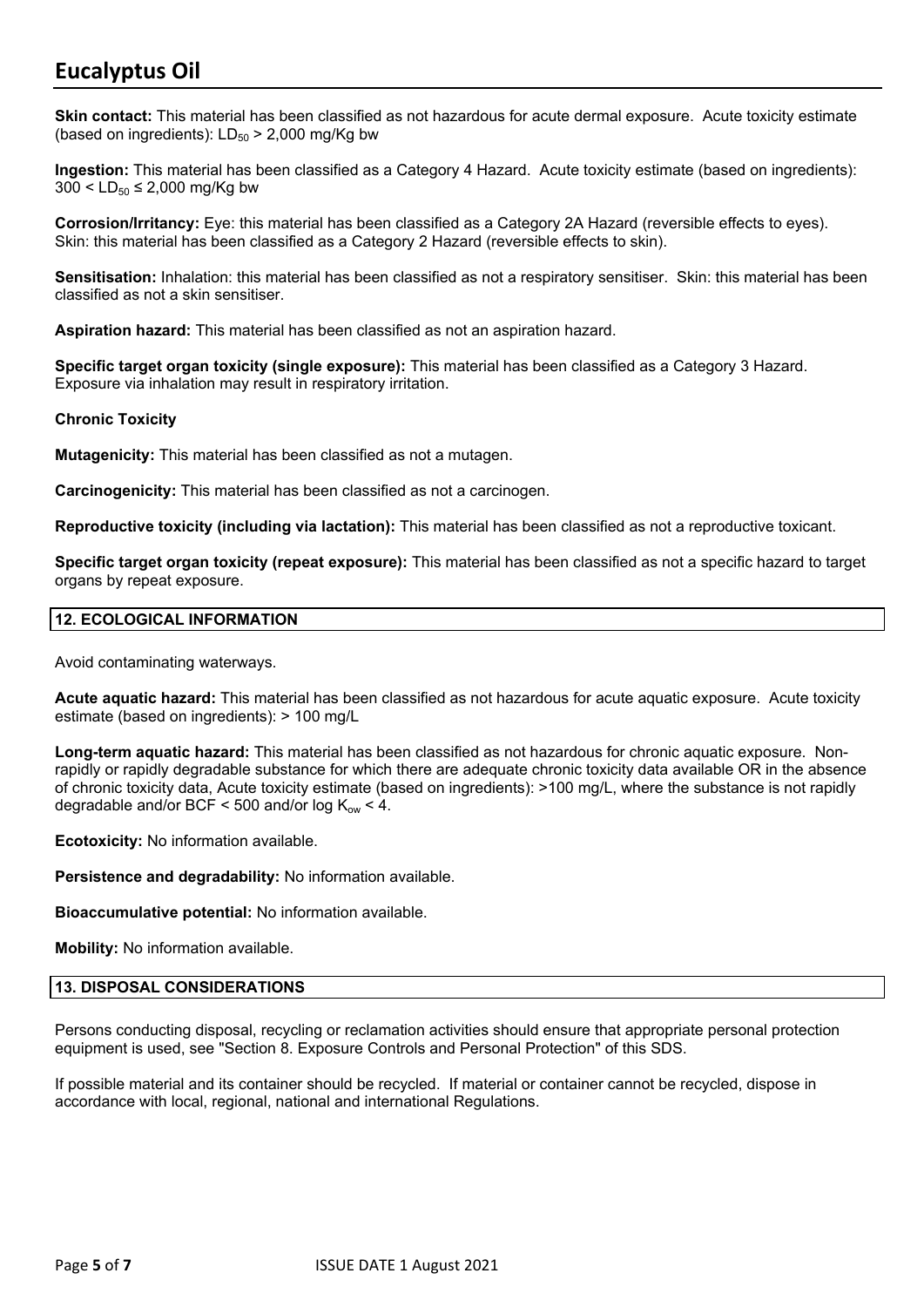#### **14. TRANSPORT INFORMATION**

#### **ROAD AND RAIL TRANSPORT**

Classified as Dangerous Goods by the criteria of the "Australian Code for the Transport of Dangerous Goods by Road & Rail" and the "New Zealand NZS5433: Transport of Dangerous Goods on Land".

|                                     | __<br><b>FLAMMABLE</b>                    |
|-------------------------------------|-------------------------------------------|
| UN No:                              | 1993                                      |
| <b>Dangerous Goods Class:</b>       | 3                                         |
| <b>Packing Group:</b>               | Ш                                         |
| <b>Hazchem Code:</b>                | $\cdot$ 3Y                                |
| <b>Emergency Response Guide No:</b> | 14                                        |
| <b>Limited Quantities</b>           | 5 L                                       |
| <b>Proper Shipping Name:</b>        | FLAMMABLE LIQUID, N.O.S. (EUCALYPTUS OIL) |

**Segregation Dangerous Goods:** Not to be loaded with explosives (Class 1), flammable gases (Class 2.1), if both are in bulk, toxic gases (Class 2.3), spontaneously combustible substances (Class 4.2), oxidising agents (Class 5.1), organic peroxides (Class 5.2), toxic substances (Class 6.1), infectious substances (Class 6.2) or radioactive substances (Class 7). Exemptions may apply.

#### **MARINE TRANSPORT**

Classified as Dangerous Goods by the criteria of the International Maritime Dangerous Goods Code (IMDG Code) for transport by sea. This material is classified as a Marine Pollutant (P) according to the International Maritime Dangerous Goods Code.

| <b>FLAMMABLE</b><br><b>LIQUID</b> |
|-----------------------------------|
|                                   |
|                                   |

| UN No:                       | 1993                                      |
|------------------------------|-------------------------------------------|
| Dangerous Goods Class:       |                                           |
| <b>Packing Group:</b>        |                                           |
| <b>Proper Shipping Name:</b> | FLAMMABLE LIQUID, N.O.S. (EUCALYPTUS OIL) |

#### **AIR TRANSPORT**

Classified as Dangerous Goods by the criteria of the International Air Transport Association (IATA) Dangerous Goods Regulations for transport by air.



**UN No:** 1993 **Dangerous Goods Class:** 3 **Packing Group:** III

**Proper Shipping Name:** FLAMMABLE LIQUID, N.O.S. (EUCALYPTUS OIL)